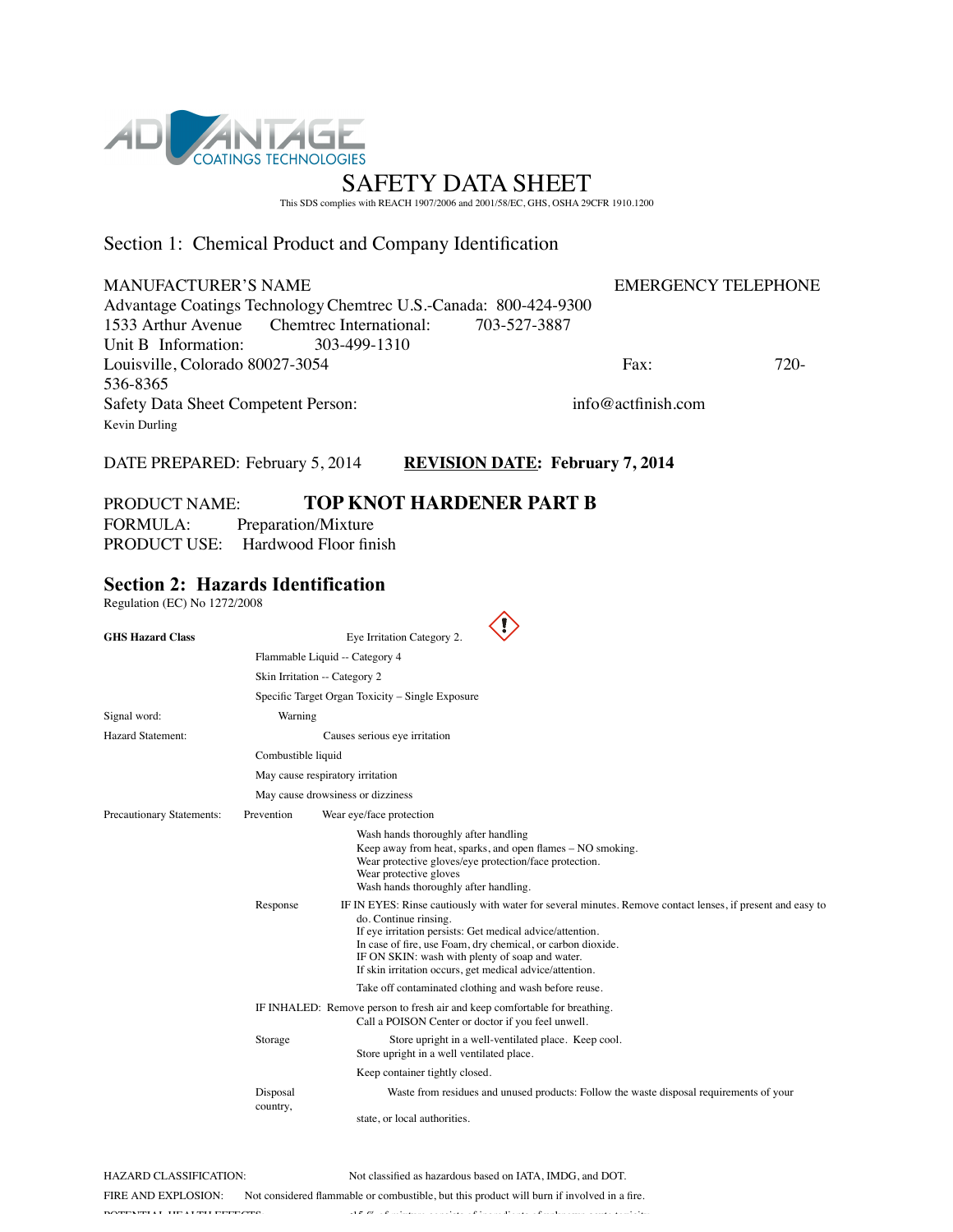| <b>HAZARD CLASSIFICATION:</b> |                                         | Not classified as hazardous based on IATA, IMDG, and DOT.                                  |
|-------------------------------|-----------------------------------------|--------------------------------------------------------------------------------------------|
| <b>FIRE AND EXPLOSION:</b>    |                                         | Not considered flammable or combustible, but this product will burn if involved in a fire. |
| POTENTIAL HEALTH EFFECTS:     |                                         | $\langle$ 15 % of mixture consists of ingredients of unknown acute toxicity                |
| INGESTION:                    |                                         | May be harmful if swallowed.                                                               |
| <b>INHALATION:</b>            |                                         | May be harmful if inhaled. Causes respiratory tract irritation.                            |
| <b>SKIN CONTACT:</b>          |                                         | May cause skin irritation. May be harmful if absorbed through skin.                        |
| <b>EYE CONTACT:</b>           |                                         | Eye irritation may result.                                                                 |
| OTHER:                        |                                         | None                                                                                       |
|                               |                                         |                                                                                            |
|                               | <b>CHRONIC EFFECTS OF OVEREXPOSURE:</b> | None                                                                                       |

| APPEARANCE: | Clear liquid |
|-------------|--------------|
|             |              |

NFPA Rating:

| Component       | Health | (Blue) Flammability (Red) Reactivity (Yellow) Special (White) |    |
|-----------------|--------|---------------------------------------------------------------|----|
| Top Knot Part B |        |                                                               | -- |

## **Section 3: Composition, Information on Ingredients**

| <b>PRODUCT</b><br><b>COMPOSITION</b> | APPRX ACGIH OSHA NIOSH<br>$\frac{0}{0}$ | TLV | PEI. | REL   | CAS<br>NO.  |     | EINECS/DANGER | <b>RISK</b> | DSL<br>ELINCS SYMBOL PHRASE CANADA |
|--------------------------------------|-----------------------------------------|-----|------|-------|-------------|-----|---------------|-------------|------------------------------------|
| P-series glycol ether                | $30 - 40$                               |     |      |       | 111109-77-4 | N/N | $- - - - -$   |             |                                    |
| Aliphatic<br>Polvisocvanate          | $60 - 70$                               |     |      | ----- | $- - - - -$ | N/N | $- - - - -$   | -----       |                                    |

Trade Secret (TS) Some items on this MSDS may be designated as trade secrets. Bonafide requests for disclosure of trade secret information to medical personnel must be made in accordance with the provisions contained in 29 CFR 1910.1200 I 1-13. The full text for all R-Phrases is shown in Section 16.

Manufacturer of Aliphatic Polyisocyanate recommended exposure limit: 0.5 mg/m3 Manufacturer of P-series glycol ether recommended exposure limit: 20 ppm TWA

## **Section 4: First Aid Measures**

INHALATION: Remove to fresh air. If not breathing, provide CPR (cardio pulmonary resuscitation). Get immediate medical attention. SKIN CONTACT: Immediately flush skin with plenty of soap and water for at least 15 minutes. Remove contaminated clothing. EYE CONTACT: Immediately flush eyes with plenty of water for at least 15 minutes. Get immediate medical attention. INGESTION: If swallowed do not induce vomiting, give large quantities of water to drink. Never give anything to an unconscious person. Get immediate medical attention.

## **Section 5: Fire-fighting Measures**

FLASH POINT: 148 ºF Minimum (Open cup)

FLAMMABLE LIMITS IN AIR (% by vol): Not measured

EXTINGUISHING MEDIA: Foam, Dry Chemical Powder, or Carbon Dioxide

SPECIAL FIREFIGHTING PROCEDURES: None

UNUSUAL FIRE AND EXPLOSION HAZARDS: Emits toxic fumes under fire conditions.

## **Section 6: Accidental Release Measures**

ACTION TO BE TAKEN IF MATERIAL IS RELEASED OR SPILLED:

Wear proper protective equipment as specified in Section 8: Exposure Controls/Personal Protection Warn other workers of spill and contain spill. Recover spill by using absorbent and sweeping up waste material. In case of large spills, dike the spill, if possible. Call emergency services. Place material into a chemical waste container. Eliminate all sources of ignition and ventilate area. Prevent spills or contaminated rinse water from entering sewers or watercourses.

DISPOSAL METHOD: disposal should be made in accordance with federal, state, and local regulations. Incineration is recommended.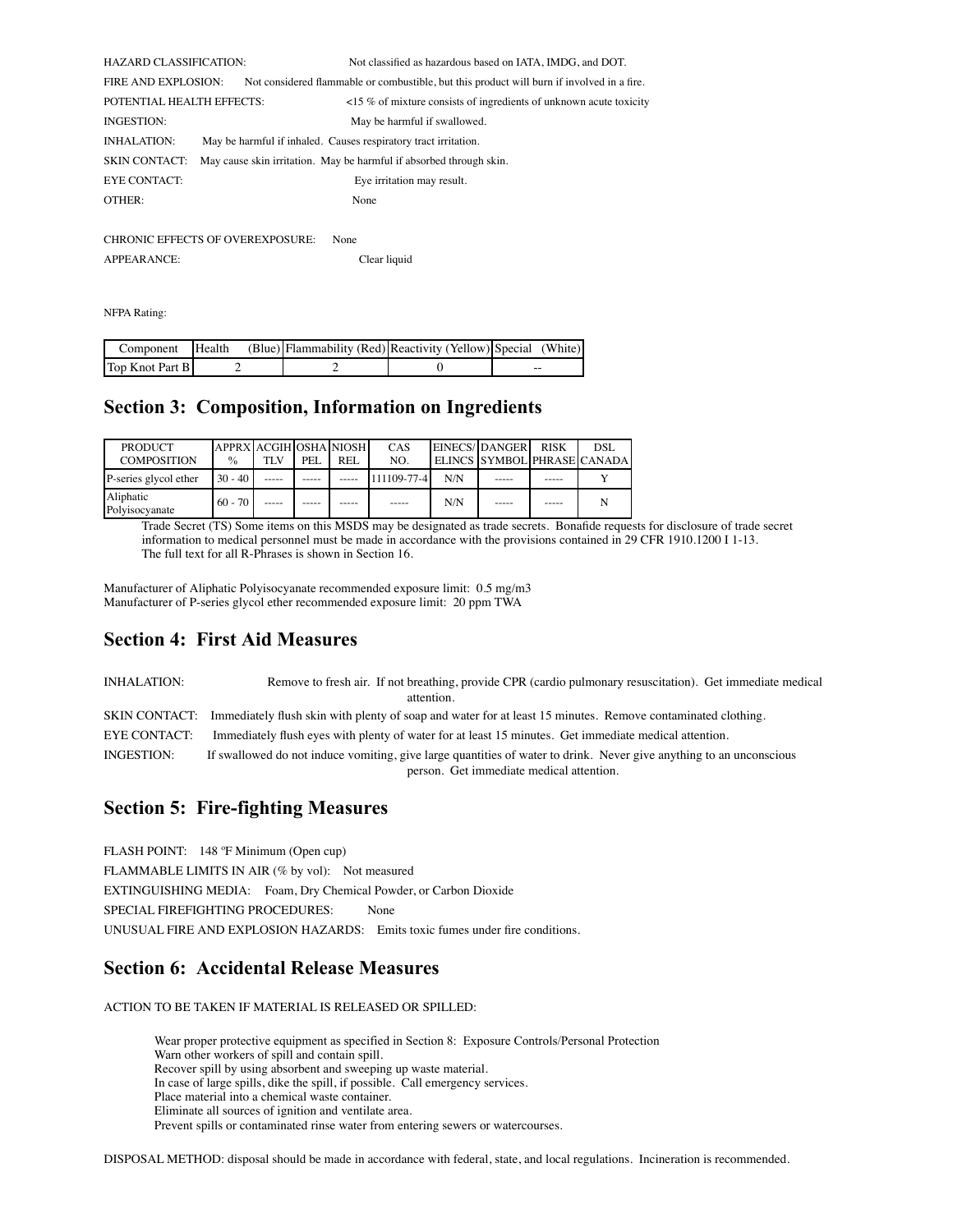# Section 7: Handling and Storage

### PRECAUTIONS TO BE TAKEN IN HANDLING AND STORAGE:

Store upright in a cool, dry place.

Keep container closed when not in use.

Prevent build-up of electro-static charges (e.g. by grounding).

Keep away from heat, sparks, flame, direct sunlight and other possible sources of ignition.

Do not store with peroxides and oxidizing materials.

Use only with adequate ventilation.

Do not inhale vapors. Avoid spilling and releasing vapor.

Wear proper protective equipment when handling this material.

Avoid contact with skin, eyes or clothing.

Wash hands and face after handling this material.

Keep out of reach of children.

Follow all applicable local regulations for handling and storage. Utilize chemical segregation.

### INFORMATION ON EMPTIED CONTAINER

Dispose of this container according to local, state, and federal laws in your country. Do not reuse this container. This container may be hazardous when emptied. Residues will be explosive or flammable. Do not puncture or cut this container. Do not weld on or near this container.

### SPECIFIC USES:

This product is intended for use as a hardwood floor finish.

## Section 8: Exposure Controls/Personal Protection

VENTILATION: Always provide good general, mechanical room ventilation where this chemical/material is used. SPECIAL VENTILATION CONTROLS: Use this material inside totally enclosed equipment, or use it with local exhaust ventilation at points where vapors can be released into the workspace air. RESPIRATORY PROTECTION: Follow the OSHA respirator regulations found in 29 CFR 1910.134 or the CEN European Standards (EU). Use a NIOSH/MSHA or European Standard (EN) approved respirator if exposure limits are exceeded or if irritation or other symptoms are experienced. **PROTECTIVE GLOVES: Neoprene, butyl, or nitrile rubber gloves are recommended.** EYE PROTECTION: Recommend eye protection using safety glasses or goggles. SKIN PROTECTION: Suitable protective clothing to prevent skin contact WORK/HYGIENE PRACTICES: Avoid breathing vapor. Avoid contact with eyes. Wash hands after handling. EXPOSURE LIMITS Reference Section 2 OTHER EQUIPMENT: Make safety shower, eyewash stations, and hand washing equipment available in the work area.

## Section 9: Physical and Chemical Properties

| APPEARANCE - COLOR: | Clear        |
|---------------------|--------------|
| PHYSICAL STATE:     | Liquid       |
| ODOR:               | Solvent Odor |

### PRODUCT CRITERIA

|                                                                         | PRODUCT CRITERIA           |
|-------------------------------------------------------------------------|----------------------------|
| <b>ODOR THRESHOLD</b>                                                   | Not applicable for product |
| PH                                                                      | Not applicable for product |
| <b>FLASH POINT:</b>                                                     | 148 °F                     |
| LOWER EXPLOSIVE LIMIT; UPPER EXPLOSIVE LIMIT Not applicable for product |                            |
| FLAMMABILITY (Solid, gas)                                               | Not flammable              |
| <b>EXPLOSIVE PROPERTIES</b>                                             | Not applicable for product |
| <b>OXIDIZING PROPERTIES</b>                                             | Not applicable for product |
| SPECIFIC GRAVITY ( $@25^{\circ}$ C):                                    | $1.06$ Kg/L                |
| <b>EVAPORATION RATE:</b>                                                | Less than n-butyl acetate  |
| % VOLATILE by VOLUME                                                    | $30 - 35$                  |
| PARTITION COEFFICIENT                                                   | Not applicable for product |
|                                                                         |                            |

AUTO IGNITION TEMPERATURE Not applicable for product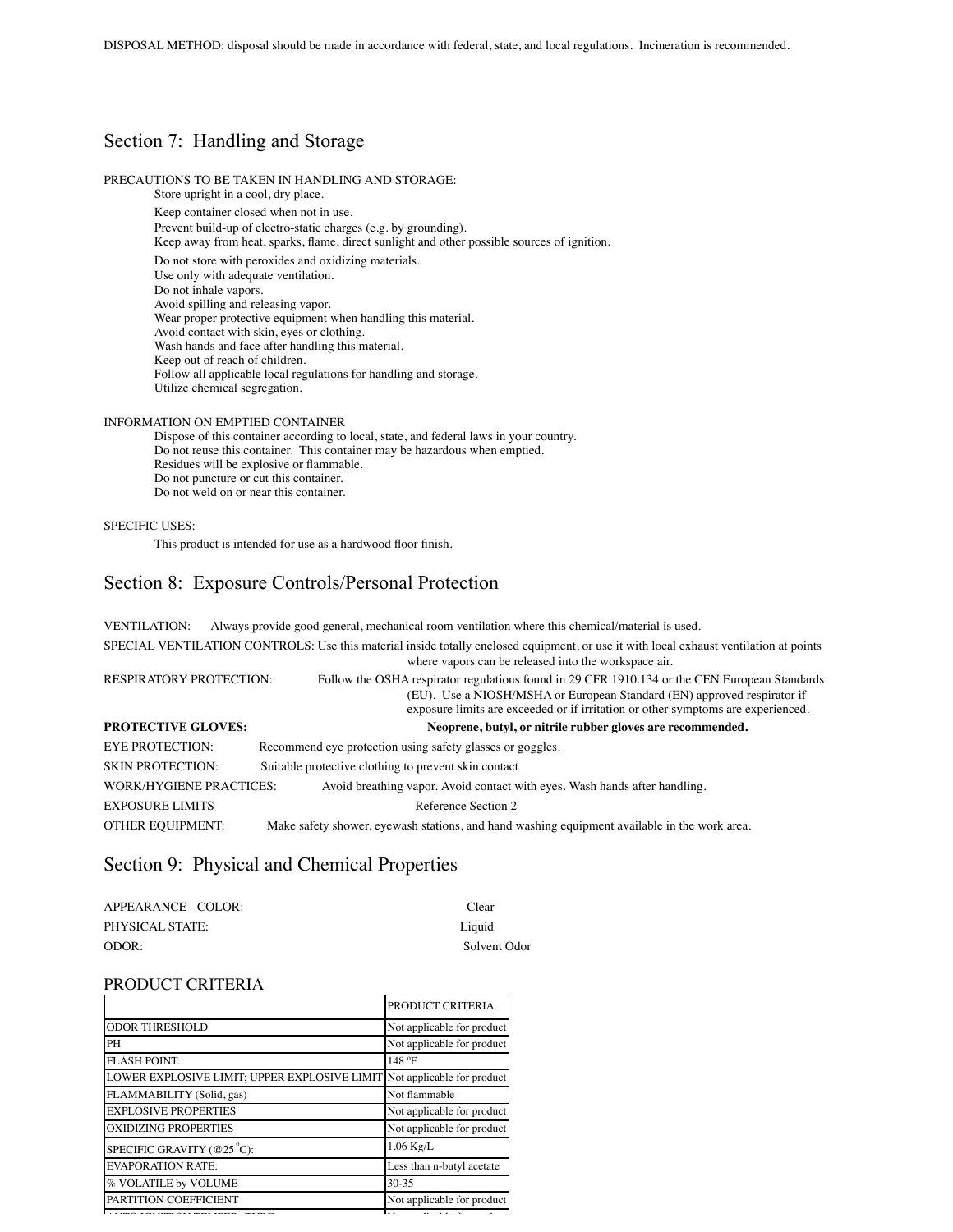|                                  | $\overline{A}$             |
|----------------------------------|----------------------------|
| SPECIFIC GRAVITY (@25°C):        | $1.06$ Kg/L                |
| <b>EVAPORATION RATE:</b>         | Less than n-butyl acetate  |
| % VOLATILE by VOLUME             | $30 - 35$                  |
| PARTITION COEFFICIENT            | Not applicable for product |
| <b>AUTO IGNITION TEMPERATURE</b> | Not applicable for product |
| <b>DECOMPOSITION TEMPERATURE</b> | Not applicable for product |
| <b>BOILING POINT:</b>            | Not applicable for product |
| <b>MELTING POINT:</b>            | $>212$ °F                  |
| <b>VAPOR PRESSURE</b>            | Not applicable for product |
| VAPOR DENSITY $(AIR = 1)$        | Heavier than air           |
| <b>SOLUBILITY IN WATER:</b>      | Not applicable for product |
| WATER SOLUBILITY IN THE SOLVENT  | Not soluble                |
| <b>FREEZING POINT:</b>           | Not applicable for product |
| <b>VISCOSITY</b>                 | Not applicable for product |
| <b>VOC CONTENT</b>               | Not applicable for product |

# Section 10: Stability and Reactivity

STABILITY: Stable under normal conditions. CONDITIONS TO AVOID: Avoid heat. Closed containers may explode due to build up of pressure. INCOMPATIBILITY (MATERIALS TO AVOID): Strong oxidizers HAZARDOUS DECOMPOSITION PRODUCTS: Carbon monoxide and carbon dioxide HAZARDOUS POLYMERIZATION: Will not occur

### Section 11: Toxicological Information

There is no toxicological information available for the product mixture.

| <b>Acute Toxicity</b>                  | LD50 Oral Rat                        | $>5000$ mg/kg                             |             | Polyisocyanate         |
|----------------------------------------|--------------------------------------|-------------------------------------------|-------------|------------------------|
|                                        |                                      | LC50 Inhalation Rat 390-453 mg/kg 4 hours |             | Aerosol Polyisocyanate |
|                                        | LD50 Dermal Rabbit > 5000 mg/kg      |                                           |             | Polyisocyanate         |
|                                        | LD50 Oral Rat                        | 3300 mg/kg                                |             | P series glycol ethers |
|                                        | LD50 Dermal Rabbit >2000 mg/kg       |                                           |             | P series glycol ethers |
|                                        | LC50 Inhalation Rat >792 ppm 4 hours |                                           |             | P series glycol ethers |
| Skin Corrosion/Irritation              | Rabbit Draize test                   | Slightly                                  |             | Polyisocyanate         |
| Serious Eye Damage /<br>Eye Irritation | Rabbit Draize test                   | Slightly                                  |             | Polyisocyanate         |
| Respiratory or Skin Sensitization      |                                      | No information is available.              |             |                        |
| Germ Cell Mutagenicity                 |                                      | No information is available.              |             |                        |
| Carcinogenicity                        |                                      | Not listed                                | <b>NTP</b>  |                        |
|                                        |                                      | Not listed                                | IARC        |                        |
|                                        |                                      | Not listed                                | <b>OSHA</b> |                        |
| Reproductive Toxicity                  |                                      | No information is available.              |             |                        |
| STOST -- Single Exposure               | Inhalation:                          | May cause respiratory irritation          |             | P series glycol ethers |
| STOST - Repeated Exposure              |                                      | No information is available.              |             |                        |
| <b>Aspiration Hazard</b>               |                                      | No information is available.              |             |                        |
| Ames test                              |                                      | Negative                                  |             | Polyisocyanate         |

STOST = Specific Target Organ Systemic Toxicity

OTHER INFORMATION:

Only selected Registry of Toxic Effects of Chemical Substances (RTECS) data is presented here. See actual entry in RTECS for complete information.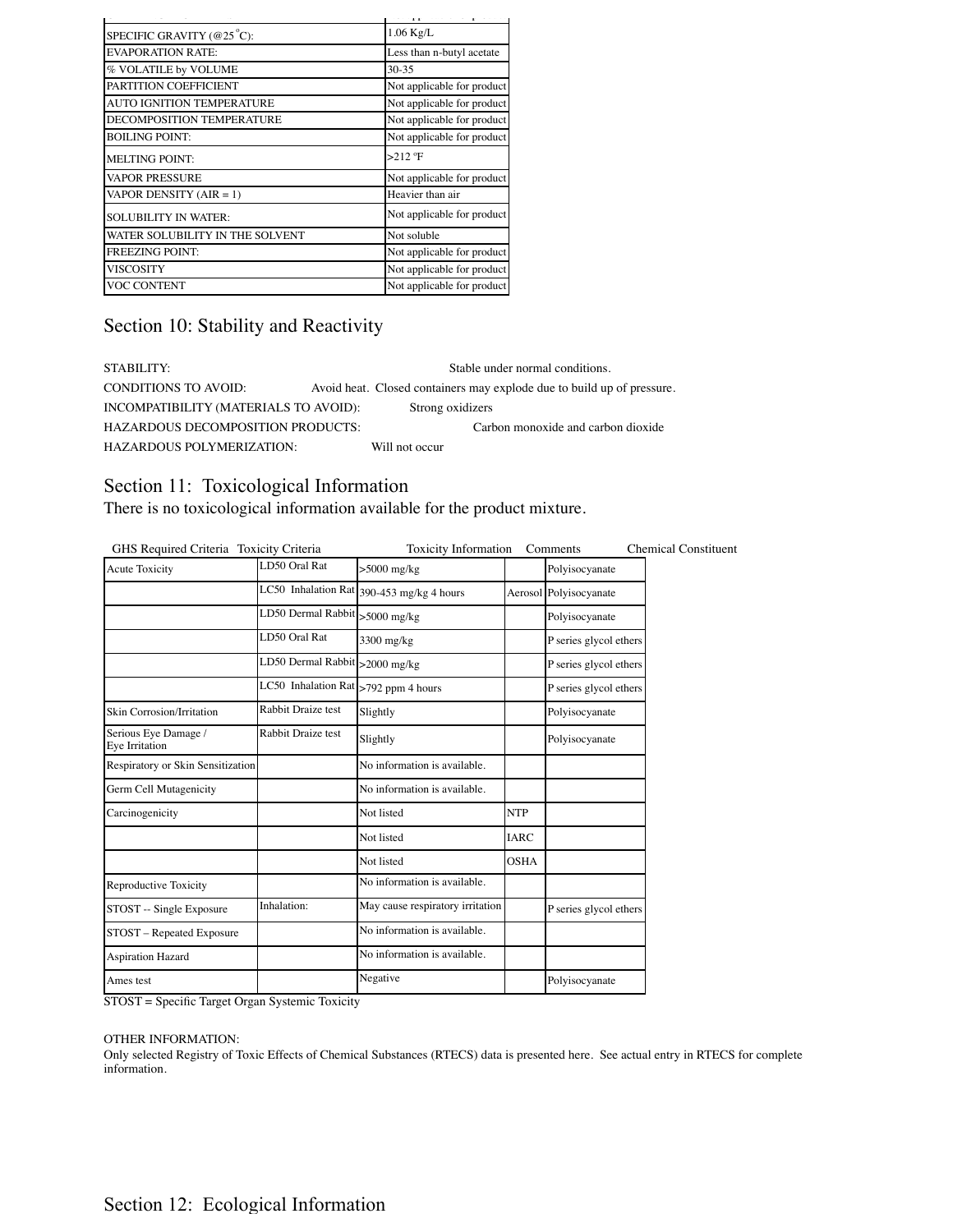## Section 12: Ecological Information

| <b>BIODEGRADATION:</b>  | Not readily biodegradable                                            | Polyisocyanate |
|-------------------------|----------------------------------------------------------------------|----------------|
| <b>BIOACCUMULATION:</b> | No information is available.                                         |                |
| ECO TOXICITY:           | LC50 - Zebra fish $>100$ mg/l - 96 hour                              | Polyisocyanate |
|                         | $EC50 - Daphnia magna (Water flea) - >100 mg/l - 24 hour$            | Polyisocyanate |
|                         | EC50 – Desmodesmus subspicatus (green algae) – > 1000 mg/l – 72 hour | Polyisocyanate |
| <b>MOBILITY:</b>        | No information is available.                                         |                |

Note: Not all of the ingredients have been tested for Ecotoxicity.

# Section 13: Disposal Considerations

### WASTE FROM RESIDUES / UNUSED PRODUCTS:

Follow the waste disposal requirements of your country, state, or local authorities.

### CONTAMINATED PACKAGING:

Recommend contaminated packaging material should be disposed of as stated above for residues and unused product.

RINSATE: Do not dispose of rinse water containing product in a sanitary sewer system or storm water drainage system.

# Section 14: Transport Information

| <b>DOT TRANSPORT:</b>                                          | Non-bulk | <b>Not Regulated</b>                                                                       |                                                                                                                             |
|----------------------------------------------------------------|----------|--------------------------------------------------------------------------------------------|-----------------------------------------------------------------------------------------------------------------------------|
| <b>ADR</b> = International Carriage of Dangerous Goods by Road |          | Not Regulated                                                                              |                                                                                                                             |
| <b>RAIL TRANSPORT:</b>                                         |          | Not Regulated                                                                              |                                                                                                                             |
| <b>IMDG</b><br><b>SEA TRANSPORT:</b>                           |          | Not Regulated                                                                              |                                                                                                                             |
| <b>AIR TRANSPORT:</b><br><b>IATA/ICAO</b>                      |          | Not Regulated                                                                              |                                                                                                                             |
| Section 15: Regulatory Information                             |          |                                                                                            |                                                                                                                             |
| Directive $1999/45/EC$                                         |          |                                                                                            |                                                                                                                             |
| <b>LABEL FOR SUPPLY:</b>                                       |          |                                                                                            |                                                                                                                             |
|                                                                |          | <b>IRRITANT</b>                                                                            |                                                                                                                             |
| <b>RISK PHRASES:</b>                                           |          | R-Phrase:<br><b>R38</b>                                                                    | R <sub>36</sub><br>Irritating to Eyes<br>Irritating to Skin                                                                 |
|                                                                |          | S-Phrase:                                                                                  | Avoid contact with Skin<br>S <sub>24</sub>                                                                                  |
|                                                                |          | S <sub>25</sub>                                                                            | Avoid contact with Eyes                                                                                                     |
| TOXIC SUBSTANCES CONTROL ACT (TSCA) STATUS:                    |          |                                                                                            | This product is in compliance with rules, regulations, and orders of TSCA. All components are listed on the TSCA Inventory. |
| NOTIFICATION:                                                  |          | SUPERFUND AMENDMENTS AND REAUTHORIZATION ACT OF 1986 (SARA) TITLE III SECTION 313 SUPPLIER |                                                                                                                             |

This regulation requires submission of annual reports of toxic chemical(s) that appear in section 313 of the Emergency Planning and Community Right To Know Act of 1986 and 40 CFR 372. This information must be included in all MSDS's that are copied and distributed for the material.

The Section 313 toxic chemicals contained in this product are: None

### CALIFORNIA PROPOSITION 65:

This regulation requires a warning for California Proposition 65 chemical(s) under the statute.

The California proposition 65 chemical(s) contained in this product are: None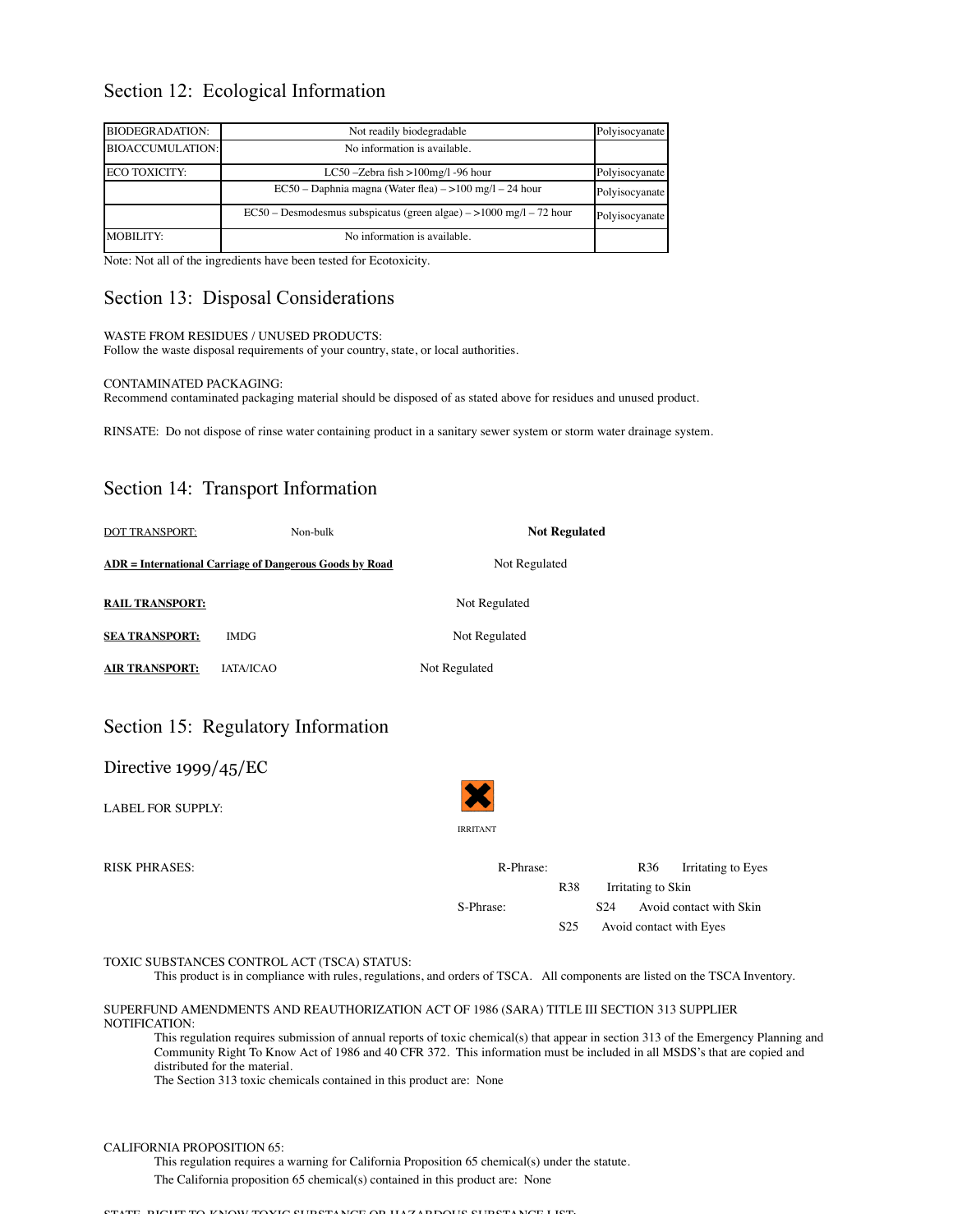### CALIFORNIA PROPOSITION 65:

This regulation requires a warning for California Proposition 65 chemical(s) under the statute. The California proposition 65 chemical(s) contained in this product are: None

### STATE RIGHT-TO-KNOW TOXIC SUBSTANCE OR HAZARDOUS SUBSTANCE LIST:

| Florida Toxic Substance(s):               | Not listed                                                               |
|-------------------------------------------|--------------------------------------------------------------------------|
| Massachusetts's hazardous substance(s):   | Homopolymer of hexamethylene Diisocyanate<br>Polyisocyanate based on HDI |
| Pennsylvania hazardous substance code(s): | Not listed                                                               |
| New Jersey                                | Homopolymer of hexamethylene Diisocyanate                                |
| <b>Illinois</b>                           | Not listed                                                               |
| Michigan                                  | Not listed                                                               |
|                                           |                                                                          |

#### CANADA:

This MSDS/SDS will be non-compliant 3 years after the issue date. This MSDS contains all of the information required by the Controlled Products Regulations (CPR).

#### WHMIS-INFORMATION:

This product has been classified in accordance with the hazard criteria of the Controlled Products Regulations (CPR), SOR/88-66, Current to February 20, 2012. The classes of controlled products listed in the CPR, Section 32, Part IV, have been reviewed and based on Professional Judgment this product has been determined to not be WHMIS controlled.

#### EUROPEAN UNION:

This product has been reviewed for compliance with the following European Community Directives: REACH 1907/2006; Directive 1999/45/EC, Regulation (EC) No 1272/2008 on classification, labeling and packaging (CLP) of substances and mixtures. WGK: 0 (German Federal Water Management Act) (Water Hazard Class)

### Section 16: Other Information

European Community Hazards Identification:

| $\mathsf{R}$ :    | None |
|-------------------|------|
| S:                | None |
| Danger Symbol(s): | None |

| <b>Revision Comments:</b>   | Initial version February 5, 2014   |
|-----------------------------|------------------------------------|
| <b>Revision Number:</b>     |                                    |
| <b>Information Sources:</b> | RTECS, REACH, OSHA 29CFR 1910.1200 |

"Disclaimer: This document is generated to distribute health, safety and environmental data. It is not a specification sheet and none of the displayed data should be construed as a specification. Information on this MSDS sheet was obtained from sources which we believe are reliable, and we believe that the information is complete and accurate. However, the information is provided without any warranty, express or implied, regarding its correctness. Some of the information presented and conclusions drawn are from sources other than direct test data of the substance. The conditions or methods of handling, storage, use and disposal of the product are beyond our control and may also be beyond our knowledge. It is the user's responsibility to determine the suitability of any material for a specific purpose and to adopt such safety precautions as may be necessary. If the product is used as a component in another product, this MSDS information may not be applicable. For these reasons, we do not assume any responsibility and expressly disclaim liability for any loss, damage or expense arising out of or in any way connected with the handling, storage, use or disposal of this product."